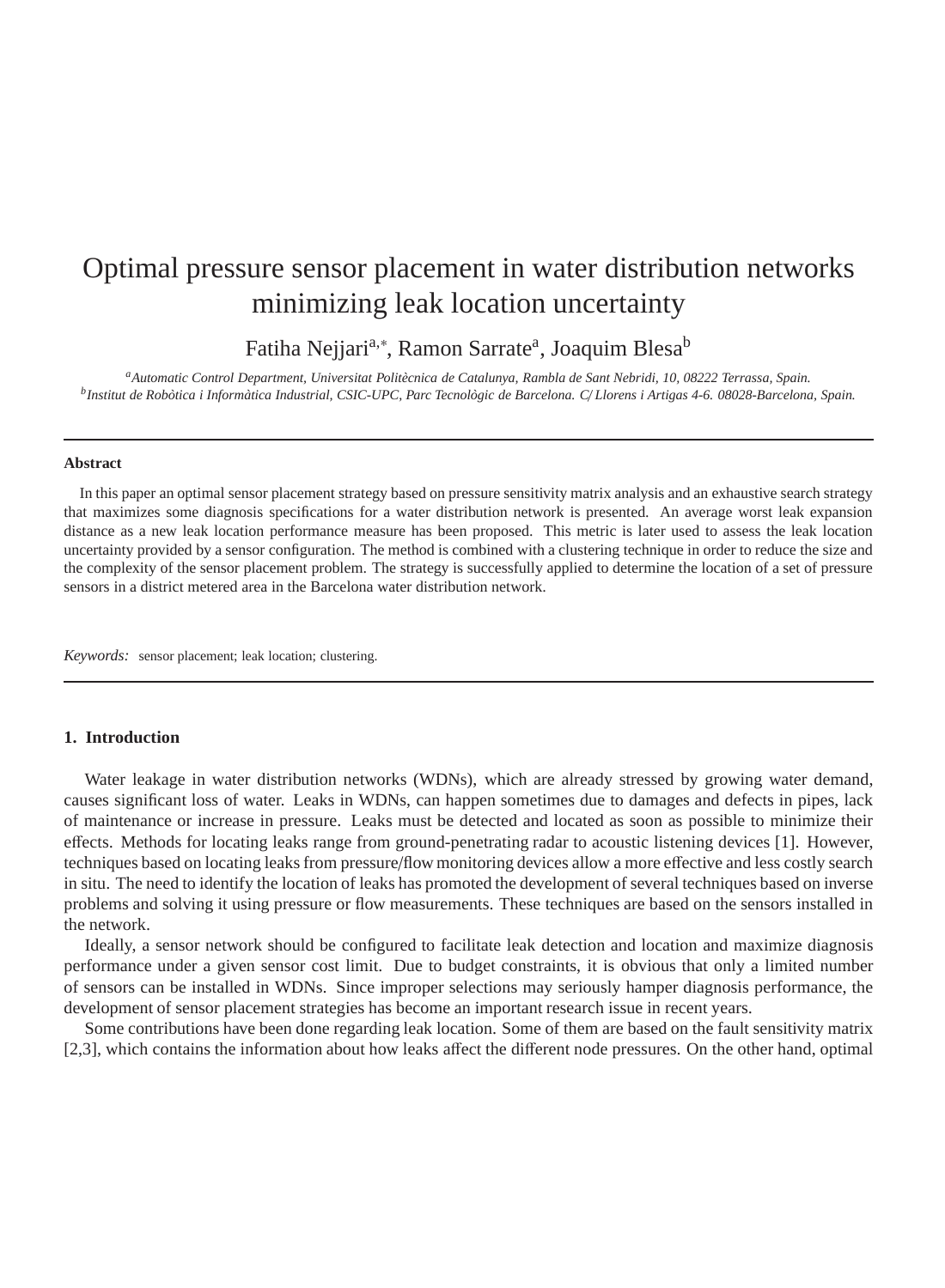pressure sensor placement algorithms that use the sensitivity matrix have been developed to determine which pressure sensors have to be installed among hundreds of possible locations in the WDN to carry out an optimal leak location as in [4,5].

The fault sensitivity matrix can be obtained by convenient manipulation of model equations as long as leak effects are included in them [6]. Alternatively, it can be obtained by sensitivity analysis through simulation [2]. The elements of this matrix depend on the operating point defined by the heads in reservoirs, the inflow, demand distribution, which is not constant, and the leak magnitudes, which are unknown.

In this paper, a methodology is proposed for the sensor placement problem in WDNs, through the fault sensitivity matrix concept. The approach consists in solving a combinatorial optimization problem where the best leak location performance can be achieved by installing a given number of sensors.

This problem was already considered in [7] by maximizing the leak locatability index and a two-step hybrid methodology that combined clustering techniques with an exhaustive search was proposed. The clustering problem has been addressed by researchers in many contexts and disciplines [8]. It is a mature and active research area [9] and many efficient clustering algorithms have been developed in the literature.

In this paper, new leak location performance metrics that take into account the geographical coordinates of every leak node, are defined. The goal of these metrics is to assess the uncertainty degree of a leak location diagnosis in terms of distance among non-discernable leak locations. The methodology proposed in [7] will be recalled and adapted to minimize these distance measures.

This work focuses on the placement of pressure monitoring points as they are more frequently used than flow rate sensors. Collecting pressure data is cheaper and easier, and the pressure transducers give instantaneous readings whereas most flow meters do not react instantaneously to flow changes [10]. Therefore, only pressure sensors will be considered in the sensor placement problem.

The paper is organized as follows: Section 2, introduces the model-based fault diagnosis applied to leak detection and location. The sensor placement problem tackled in this paper is formally presented in Section 3. In Section 4, the sensor placement methodology is applied to a real DMA network in Barcelona. Finally, some conclusions and remarks are given in Section 5.

#### **2. Fault diagnosis principles**

## *2.1. Model-based fault diagnosis*

Model-based fault diagnosis techniques are applied to detect and locate leaks in WDNs. In model-based fault diagnosis [11] a set of residuals are designed based on a process model. Fault detection and isolation is achieved through the evaluation of residual expressions under available measurements. A threshold-based test is usually implemented in order to cope with noise and model uncertainty effects. In the absence of faults, all residuals remain below their given thresholds. Otherwise, when a fault is present the model is no longer consistent with the observations (known process variables). Thus, some residuals will exceed their corresponding thresholds, signalling the occurrence of a fault.

Residual fault sensitivities are a key issue for fault diagnosis. Given a set of *m* target faults  $f_i \in \mathbf{F}$  and a set of *n* residuals *r<sup>i</sup>* ∈ **R**, residual fault sensitivities are collected in the *Fault Sensitivity Matrix* (FSM), Ω

$$
\mathbf{\Omega} = \begin{pmatrix} \frac{\partial r_1}{\partial f_1} & \cdots & \frac{\partial r_1}{\partial f_m} \\ \vdots & \ddots & \vdots \\ \frac{\partial r_n}{\partial f_1} & \cdots & \frac{\partial r_n}{\partial f_m} \end{pmatrix} .
$$
 (1)

A fault can be detected as long as there exists at least a residual sensitive to it. However, isolating faults requires more than one residual being sensitive to them. Fault isolation is achieved by matching the evaluated residual vector pattern to the closest residual fault sensitivity vector pattern (i.e., FSM column vector).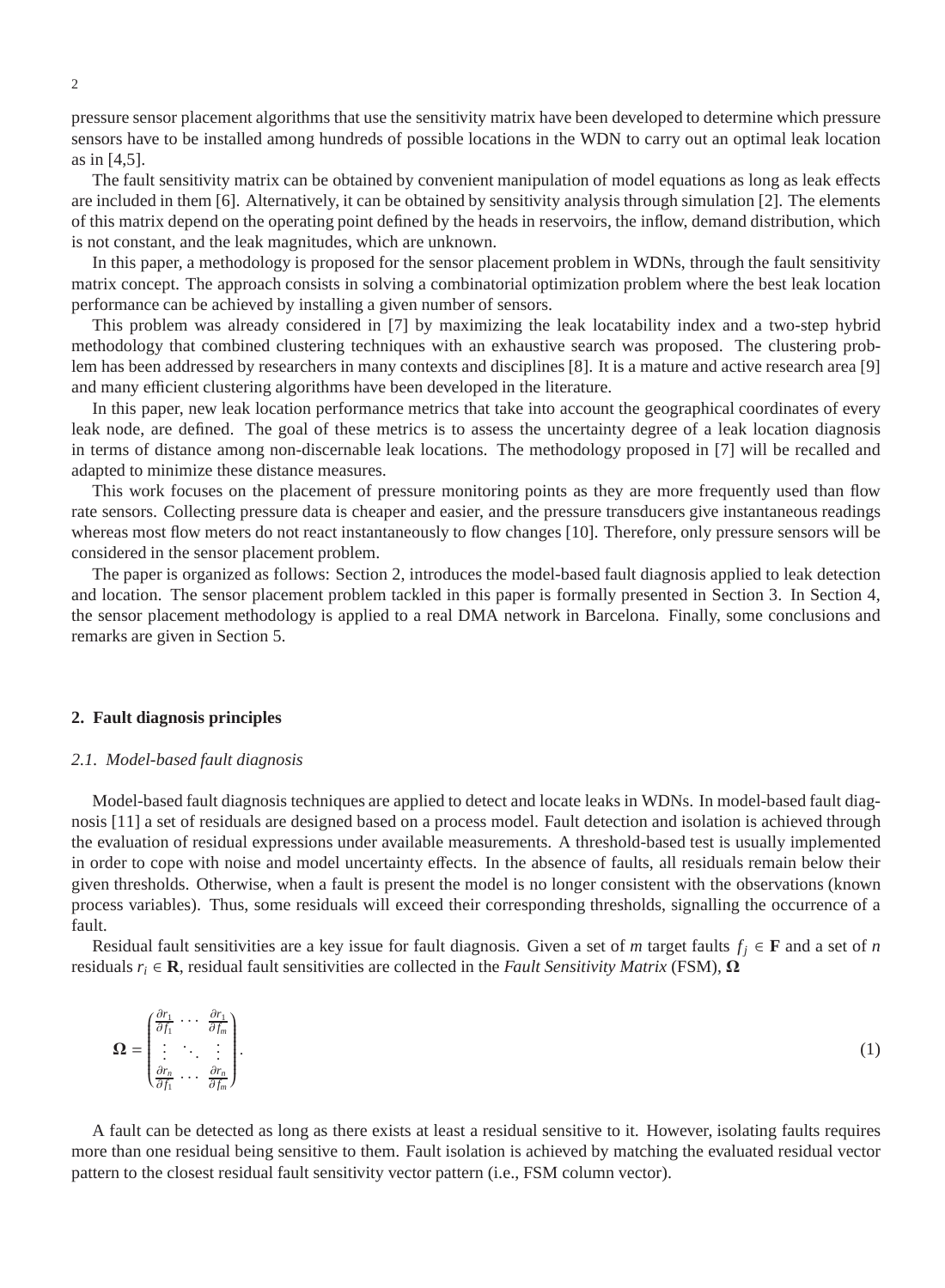## *2.2. Leak detection and location*

The FSM can be obtained by convenient manipulation of model equations as long as leak effects are included in them [6]. Alternatively, it can be obtained by sensitivity analysis through simulation [2]. The latter approach is used in the present paper and just primary residuals are regarded. Primary residuals are obtained by comparing each actual pressure measurement  $p_i$  to the corresponding estimated value in the fault free case  $\hat{p}_{i0}$ 

$$
r_i = p_i - \hat{p}_{i0} \tag{2}
$$

A model of the WDN is used by a simulation engine to produce the estimated node pressure. An approximate procedure to obtain the FSM involves using as well the simulator to estimate pressure measurements  $\hat{p}_{ij}$  for every node *i* under fault condition *f<sup>j</sup>*

$$
\mathbf{\Omega} = \begin{pmatrix} \hat{p}_{11} - \hat{p}_{10} & \cdots & \hat{p}_{1m} - \hat{p}_{10} \\ \vdots & \ddots & \vdots \\ \hat{p}_{n1} - \hat{p}_{n0} & \cdots & \hat{p}_{nm} - \hat{p}_{n0} \end{pmatrix} . \tag{3}
$$

Thus, every FSM column corresponds to an estimation of the residual vector in every leak condition. The same nominal leak magnitude is assumed in all simulations. This leak magnitude is not considered in the FSM since it has a scaling factor roll.

Sometimes a binary version of the FSM is used in the leak location procedure [2]. Then, leak location is achieved by looking for the smallest Hamming distance between FSM columns and the binarized actual residual vector. This and several other alternative leak location methods are compared in [3].

In the present paper, a projection based method is considered. Let  $\mathbf{r} = [r_1 \cdots r_n]^T$  be the actual residual vector corresponding to all pressure measurement points, and  $\omega_{\bullet j}$  be the column of  $\Omega$  corresponding to leak *j*. Then, leak location is achieved by solving the problem

$$
\arg \max_{j} \frac{\omega_{\bullet j}^T \cdot \mathbf{r}}{||\omega_{\bullet j}|| ||\mathbf{r}||},\tag{4}
$$

where  $\|\mathbf{v}\|$  stands for the Euclidean norm of vector **v**. Thus, the biggest normalized projection of the actual residual vector on the fault sensitivity space is sought.

In order to assess the leak detectability and locatability properties, the detectable leak set  $\mathbf{F}_D$  and the leak locatability index *I* were defined in [7].

Given a set of residuals  $r_i \in \mathbf{R}$ , a set of leaks  $f_i \in \mathbf{F}$  and the corresponding leak (fault) sensitivity matrix  $\Omega$ , the set of detectable leaks **F***<sup>D</sup>* was defined as

$$
\mathbf{F}_D = \{ f_j \in \mathbf{F} : \exists r_i \in \mathbf{R} : |\omega_{ij}| \ge \epsilon \},\tag{5}
$$

where  $\epsilon$  is a threshold to account for noise and model uncertainty. The locatability index *I* was also defined as

$$
I = \sum_{(f_k, f_l) \in \mathbb{F}} 1 - \frac{\omega_{\bullet k}^T \cdot \omega_{\bullet l}}{\|\omega_{\bullet k}\| \|\omega_{\bullet l}\|},\tag{6}
$$

where  $\mathbb{F} = \{ (f_k, f_l) \in \mathbf{F} \times \mathbf{F} : k < l \}.$ 

Given the leak location criteria defined in Eq. (4), the leak locatability index aggregates the normalized projection degree between the residual leak sensitivity vectors for all leak pairs. Since a minimal normalized projection is desired, the greater the index is, the better it is.

In order to better evaluate the leak locatability performance of a diagnosis system, the uniform projection angle  $\bar{\alpha}$ was defined as

$$
\bar{\alpha} = \arccos(1 - \frac{I}{\binom{|\mathbf{F}|}{2}}),\tag{7}
$$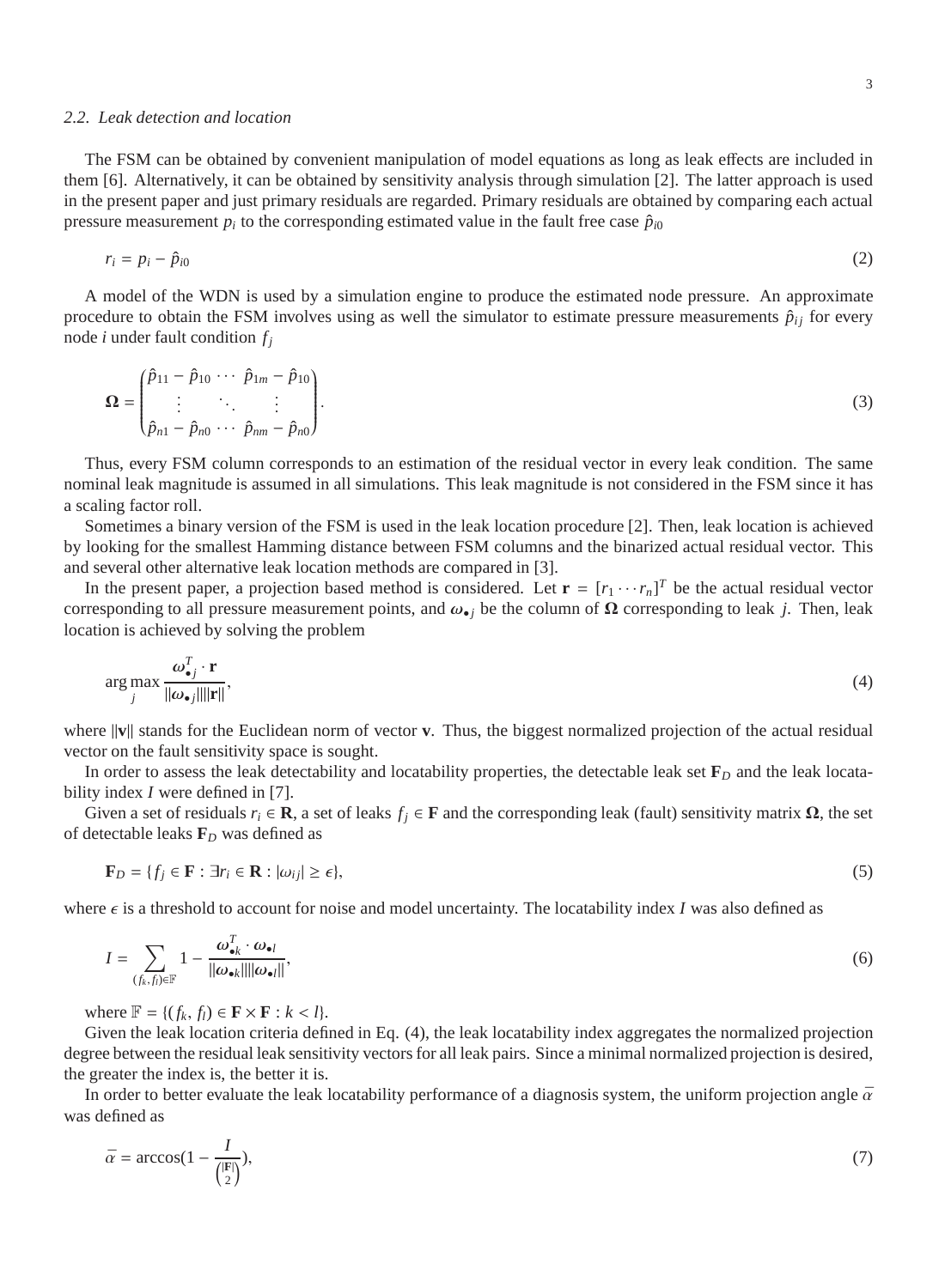where, |**A**| stands for the cardinality of set **A**.

 $\bar{\alpha}$  provides a reference value for the angle between any pair of leak sensitivity vectors in the FSM, assuming a uniform contribution to the leak locatability index.

In [7] a sensor placement strategy that maximized the locatability index (6) was proposed. The resulting sensor locations led to a maximal uniform projection angle  $\bar{\alpha}$ . In an ideal case, all pairs of leak sensitivity vectors in the FSM should satisfy this uniform projection angle. This uniform angular separation between leak pairs would allow for a successful leak location method applying (4), even when residuals are affected by modeling errors, sensor noise and other uncertainties.

Nevertheless, in a real case the angle between leak pairs is not uniformly distributed. Some leaks can have similar leak sensitivity vectors, which introduces uncertainty in the leak location results when applying (4). This can become a critical issue for water network utilities, especially when this uncertainty involves distant leak locations, i.e. two distant leaks that have similar leak sensitivity vectors. So, distances between nodes with a similar leak sensitivity vector should be considered in the optimal sensor placement methodologies. In order to take into account these distances, the following properties are defined.

**Definition 1** (Leak expansion set). Given a leak  $f_i \in \mathbf{F}$  and a projection angle threshold  $\alpha_{th}$ , the leak expansion set  $\mathbf{F}_j^{\alpha_{th}}$  is defined as

$$
\mathbf{F}_{j}^{\alpha_{th}} = \{f_i \in \mathbf{F} : \frac{\omega_{\bullet j}^T \cdot \omega_{\bullet i}}{\|\omega_{\bullet j}\| \|\omega_{\bullet j}\|} > \cos(\alpha_{th})\}.
$$
\n(8)

 $\mathbf{F}_j^{\alpha_{th}}$  contains the set of leaks whose correlation with leak  $f_j$  is bigger than  $\cos(\alpha_{th})$ . If  $f_i \in \mathbf{F}_j^{\alpha_{th}}$ , it follows that  $f_j \in \mathbf{F}_i^{\alpha_{th}}$ .

**Definition 2** (Correlated leak pairs ratio). Given the leak expansion sets  $\mathbf{F}_j^{\alpha_{th}}$   $j = 1, ..., |\mathbf{F}|$ , the correlated leak pairs ratio  $\eta^{\alpha_{th}}$  is defined as

$$
\eta^{\alpha_{th}} = 100 \frac{\sum_{j=1}^{|\mathbf{F}|} |\mathbf{F}_{j}^{\alpha_{th}}| - |\mathbf{F}|}{2 {|\mathbf{F}|} \choose 2}}.
$$
\n(9)

 $\eta^{\alpha_{th}}$  provides the percentage of leak pairs from **F** whose mutual correlation is bigger than  $cos(\alpha_{th})$ .

**Definition 3** (Leak node distance matrix)**.** Given the geographical coordinates of every leak node, the leak node distance matrix  $\mathbf{D} \in \mathbb{R}^{|\mathbf{F}| \times |\mathbf{F}|}$  is defined as the matrix whose coefficients  $d_{i,j}$  are the geographical distance between nodes *i* and *j*.

Matrix **D** is a symmetric matrix  $(d_{i,j} = d_{j,i})$ , with diagonal coefficients equal to zero  $(d_{i,i} = 0)$ . This matrix will be used to compute distances in leak expansion sets.

**Definition 4** (Worst leak expansion distance). Given a leak expansion set  $\mathbf{F}_j^{\alpha_{th}}$  and the leak node distance matrix **D**, the worst leak expansion distance  $R_j^{\alpha_{th}}$  is defined as

$$
R_j^{\alpha_{th}} = \max_{f_i \in \mathbf{F}_j^{\alpha_{th}}} d_{i,j},\tag{10}
$$

 $R_j^{\alpha_{th}}$  provides the maximum Euclidian distance between the node of leak  $f_j$  and the nodes of leaks whose correlation with leak  $f_j$  is bigger than  $cos(\alpha_{th})$ . This metric is next used to compute the following overall leak location uncertainty index in terms of leak node distances.

**Definition 5** (Average worst leak expansion distance)**.** Given a set of leaks **F** and a threshold projection angle α*th*, leak expansion sets  $\mathbf{F}_j^{\alpha_{th}}$  with  $j = 1, ..., |\mathbf{F}|$  can be computed applying (8). Then, the average worst leak expansion distance can be computed as

$$
\bar{R}^{\alpha_{th}} = \sum_{j=1}^{|\mathbf{F}|} R_j^{\alpha_{th}},\tag{11}
$$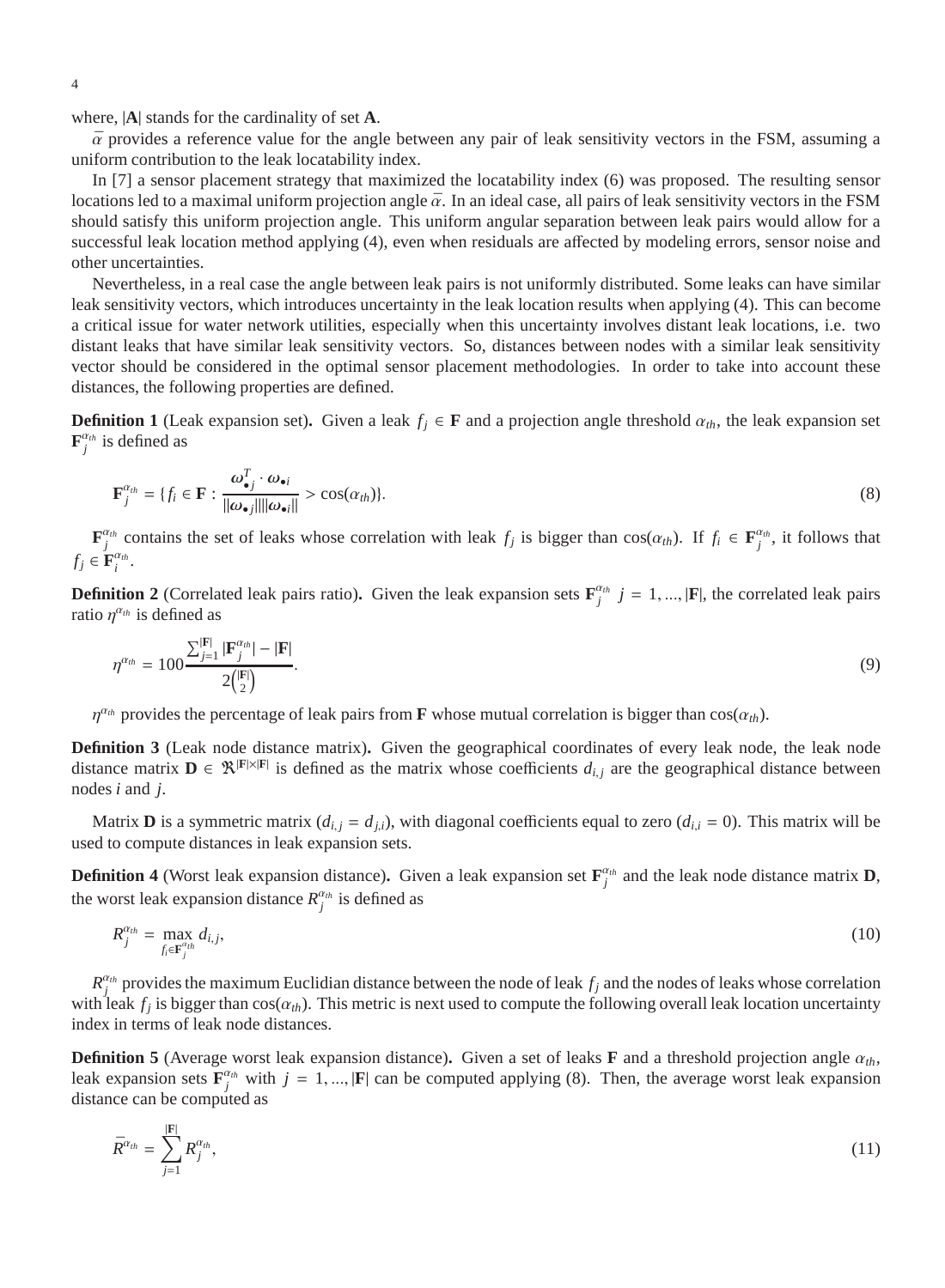$\bar{R}^{\alpha_{th}}$  provides the average of the worst leak expansion distances considering all the possible leaks in **F**.

In the ideal case, all pairs of leak sensitivity vectors would fulfil the uniform projection angle  $\bar{\alpha}$ . Then, provided  $\alpha_{th} \leq \bar{\alpha}$ , the leak expansion sets would be

$$
\mathbf{F}_j^{\alpha_{th}} = f_j \qquad j = 1, \dots, |\mathbf{F}|,\tag{12}
$$

which means that the leak expansion sets only contain the nominal leak and therefore  $\eta^{\alpha_{th}} = 0$ ,  $R_j^{\alpha_{th}} = 0$   $\forall j =$ 1, ...,  $|F|$  and  $\bar{R}^{\alpha_{th}} = 0$ . However, in a real case the leak expansion sets will contain more than nominal leaks, so the average worst leak expansion distances should be minimized by efficient optimal sensor placement methodologies.

## **3. Sensor placement methodology**

#### *3.1. Problem statement*

The sensor placement problem for leak location involves solving a combinatorial optimization problem where the best leak location performance that can be achieved installing the cheapest number of sensors is sought. Usually, a budget constraint is imposed by the water utility, which must be taken into account in the sensor placement methodology. In this paper, the approach followed in [5] is adapted to the new performance index defined in Eq. (11).

Let S be the candidate pressure sensor set and  $m_p$  the maximum number of pressure sensors that can be installed in the network according to the budget constraint. Although fewer pressure sensors could be installed in the network, in this work it is assumed that  $m_p$  sensors should be installed. Then, the problem can be roughly stated as the choice of a configuration of  $m_p$  pressure sensors in **S** such that the best diagnosis performance is attained. This diagnosis performance depends on the set of sensors installed in the network *S* ⊆ **S** and will be stated in terms of the detectable leak set and the average worst leak expansion distance, i.e.,  $\mathbf{F}_D(S)$  and  $\bar{R}^{\alpha_{th}}(S)$ .

To solve the sensor placement problem, some network model information is also required. On the one hand, the leak node distance matrix **D** is assumed to be previously obtained based on the geographical coordinates of every leak node. On the other hand, the leak sensitivity matrix  $\Omega$  corresponding to the complete set of candidate sensors is assumed to be previously computed, following the methodology described in Section 2.2. Hence, the optimal sensor placement for leak diagnosis can be formally stated as follows:

**GIVEN** a candidate sensor set **S**, a leak node distance matrix **D**, a leak sensitivity matrix Ω, a leak set **F**, a desired projection angle threshold  $\alpha_{th}$  and a number  $m_p$  of pressure sensors to be installed.

**FIND** the  $m_p$ -pressure sensor configuration  $S \subseteq S$  such that:

- 1. all leaks in **F** are detectable,  $\mathbf{F}_D(S) = \mathbf{F}$ , and
- 2. the average worst leak expansion distance is minimized, i.e.  $\bar{R}^{\alpha_{th}}(S) \leq \bar{R}^{\alpha_{th}}(S^{\star})$  for any  $S^{\star} \subseteq S$  such that  $|S^{\star}| = m_p.$

As this optimization problem cannot be solved by efficient branch and bound search strategies, a suboptimal twostep hybrid methodology that combines clustering techniques with an exhaustive search is followed:

**Step 1** Clustering techniques are applied to reduce the initial set of candidate sensors **S** to **S** ′ , such that next step is tractable.

Step 1 will be described in detail in the next section.

**Step 2** An exhaustive search is applied to the reduced candidate sensor set S'. This search implies that the diagnosis performance must be evaluated  $\binom{|S'|}{m}$  $\binom{|\mathbf{S}'|}{m_p}$  times. The most time demanding test concerns the evaluation of the average worst leak expansion distance which involves computing  $\binom{[F]}{2}$  times the normalized projection of the leak sensitivity vectors. Thus, in all, an exhaustive search is of factorial time complexity, but an optimal solution for the given reduced candidate sensor set is guaranteed.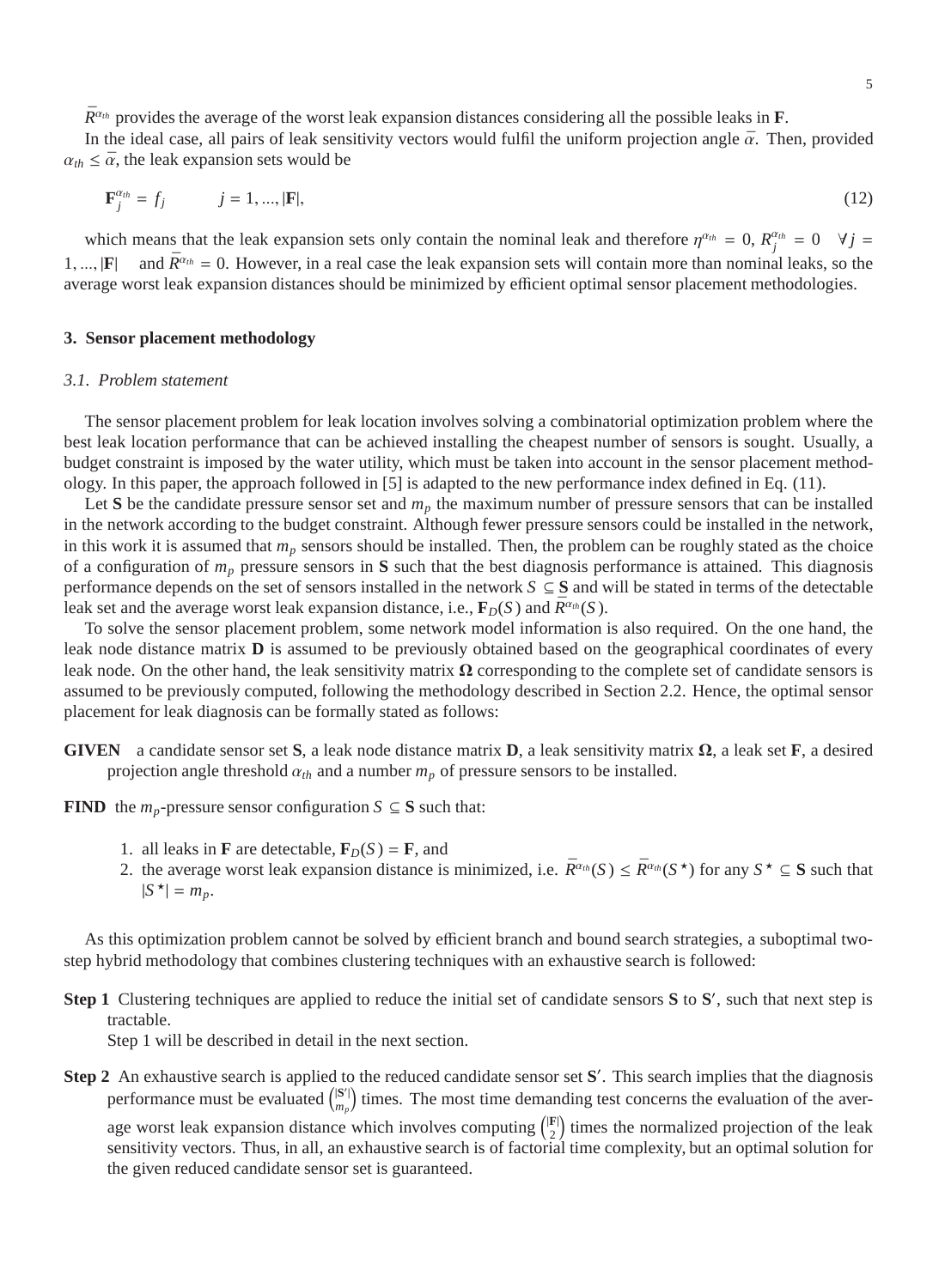#### *3.2. Candidate sensor set reduction*

In [7], a reduction in the number of candidate sensors has been proposed by grouping the *n* initial candidate sensors into  $\ell$  groups (clusters) applying the Evidential C-Means (ECM) algorithm [12].

Given a set of objects  $X = \{x_1, x_2, \dots, x_{n_e}\}\)$ , clustering consists in partitioning the  $n_e$  observations into  $\ell$  sets  $\mathbf{C} = \{C_1, C_2, \dots, C_\ell\}$  ( $\ell \leq n_e$ ) in such a way that objects in the same group (i.e. cluster) are more similar (in some sense) to each other than those in other groups.

In this work, the criterion used for determining the similitude between elements (sensors) is the sensitivity pattern of their primary residuals to leaks. In particular, according to the procedure described in Section 2.2, this is provided by every row *j* of the leak sensitivity matrix **Ω** defined in Eq. (1). Let  $x_j = \frac{\omega_{j*}}{||\omega_{j*}||}$ ,  $j = 1, ..., n_e$ , where  $\omega_{j*}$  be the *jth* row vector of matrix  $\Omega$ ,  $x_j$  the normalized vector of  $\omega_j$  and  $n_e$  the number of rows of  $\Omega$  i.e.  $n_e = n = |S|$ . Applying the ECM algorithm defined in [12], a set of  $\ell$  clusters defined by their centroids  $\mu_i$  ( $i = 1, ..., \ell$ ) are obtained. Additionally, the plausibility matrix  $\Pi$  ( $n \times \ell$ ), which provides the membership degree of every element to every cluster, is obtained.

$$
\mathbf{\Pi} = \begin{pmatrix} pl_1(C_1) & \cdots & pl_1(C_\ell) \\ \vdots & \ddots & \vdots \\ pl_{n_\ell}(C_1) & \cdots & pl_{n_\ell}(C_\ell) \end{pmatrix}
$$
 (13)

 $pl_i(C_k)$  represents the plausibility (or the possibility) that an object  $\mathbf{x}_i$  belongs to cluster  $C_k$ . A hard partition can be easily obtained by assigning each object to the cluster with the highest plausibility, i.e

$$
\mathbf{g}(i) = \arg \max_{j} pl_i(C_j) \quad i = 1, \cdots, n_e
$$
\n(14)

where **g** is the vector that contains the cluster membership of the  $n_e$  elements.

Once the set of sensors has been divided into clusters  $C_1, \ldots, C_N$ , N representative sensors will be selected for each cluster, setting up a new candidate sensor set **S**' of  $N\ell$  elements ( $N\ell \le n$ ). The number of groups  $\ell$  will be determined by means of a study of the evolution of the validity index provided by the ECM algorithm for different number of groups. Finally, the number  $N (N \ge 1)$  will be given by

$$
N = \left\lceil \frac{n_r}{\ell} \right\rceil \tag{15}
$$

where  $n_r$  is the desired cardinality of the reduced candidate sensor set and  $\lceil \cdot \rceil$  denotes the nearest integer in the direction of positive infinity.

Let  $\mathbf{pl}_i$  be the plausibility vector corresponding to the elements of the cluster set  $\mathbf{C}_i$ ,  $\mathbf{Q}_i$  provide a mapping between the sensor index in  $C_i$  and its corresponding row in the sensitivity matrix defined in Eq. (1), and **modw**<sub>*i*</sub> be the euclidean norm of this sensitivity matrix row. Algorithm 1 provides the vector  $\mathbf{Q}_i^0$  with *N* representative elements (sensors) of the cluster  $C_i: \mathbf{Q}_i^0(1), \ldots, \mathbf{Q}_i^0(N)$ . The greater the value of *N*, the more representative the elements  $\mathbf{Q}_i^0$ of the set  $C_i$  are. In addition to the plausibility values, the algorithm takes into account the euclidean norm of the sensitivity matrix sensor rows, so that the sensor candidates that maximize the leak detectability defined in (5) are obtained.

#### **4. Application to a real WDN**

#### *4.1. DMA case study*

To demonstrate the effectiveness and efficiency of the proposed sensor placement methodology, the whole approach is applied to a DMA located in Barcelona city with 883 nodes, 927 pipes and two inflow inputs modeled as reservoir nodes.

In the network, we consider the existence of 448 potential leaks, corresponding to dummy nodes, that should be detected and located. In order to reduce the problem complexity, a subset of node pressures, corresponding to 311 nodes with demand, is chosen as the candidate sensor set. It is also assumed that there is no sensor already installed in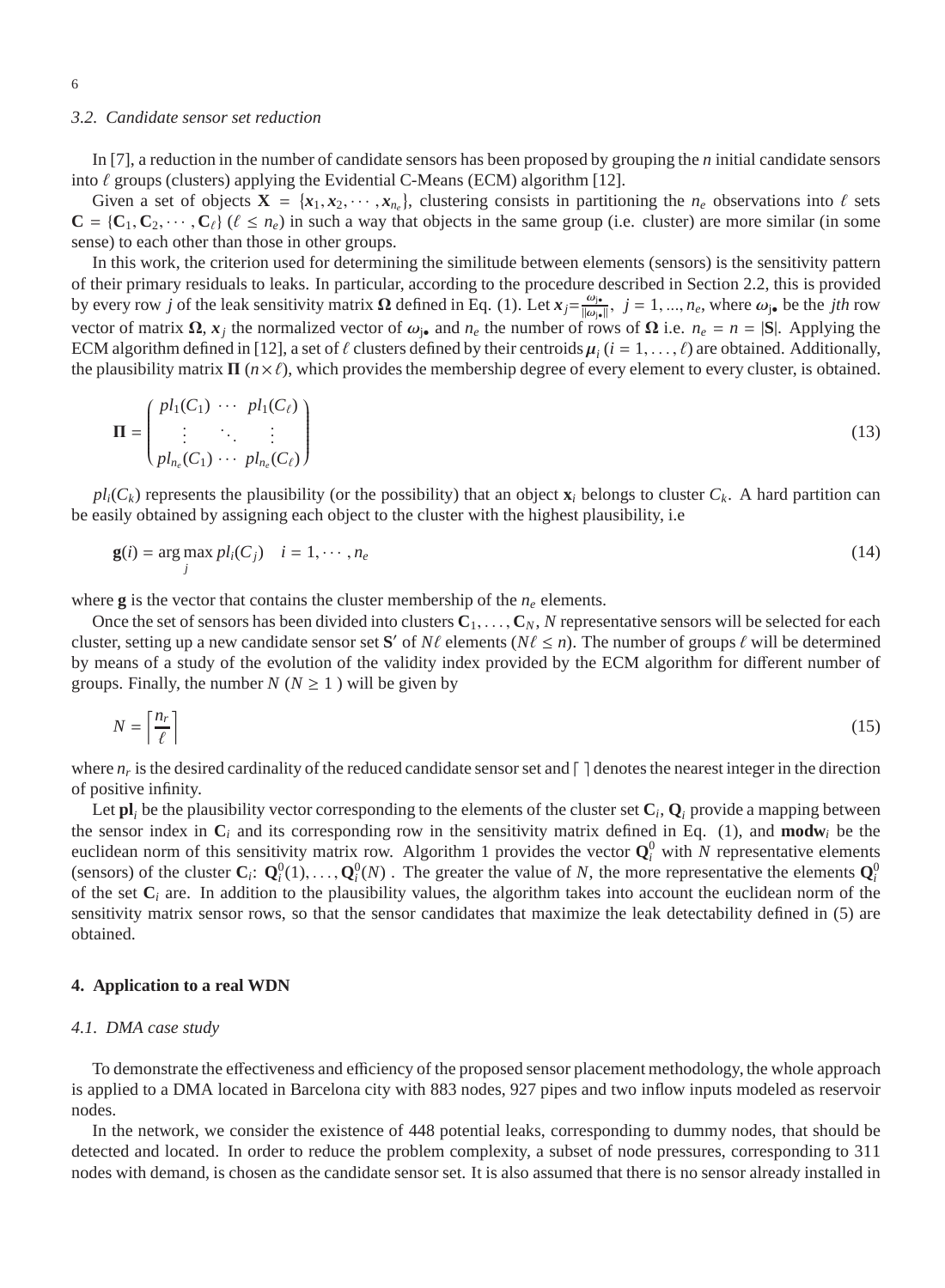**Algorithm 1** N most representative Cluster elements.

```
Algorithm N-most-representative(\mathbf{pl}_i, \mathbf{Q}_i, modw<sub>i</sub>)
tempw_i \leftarrow modw_i\mathbf{p} \mathbf{l}^{min}_i \leftarrow min(\mathbf{p} \mathbf{l}_i)\mathbf{p} \mathbf{l}_i^{max} \leftarrow max(\mathbf{p} \mathbf{l}_i)n_i \leftarrow length(\mathbf{pl}_i)for j = 1, \ldots, N do
     for k = 1, \ldots, n_i do
           if (\mathbf{pl}_i(k) < \mathbf{pl}_i^{min} + \frac{(j-1)(\mathbf{pl}_i^{max} - \mathbf{pl}_i^{min})}{N})
                                                                             )
                tempw<sub>i</sub>(k) \leftarrow 0end if
     end for
      loc = \arg \max_k \textbf{tempw}_i(k)\mathbf{Q}_i^0(j) = \mathbf{Q}_i(loc)tempw<sub>i</sub>(loc) \leftarrow 0
end for
 return \mathbf{Q}_i^0end Algorithm
```
the network before solving the sensor placement problem. The total inflow is distributed using a constant coefficient in each consumption node according to the total demand which is estimated using demand patterns.

A fault sensitivity matrix has been obtained using the EPANET hydraulic simulator [13]. Given a set of boundary conditions (such as water demands) EPANET software has been firstly used to estimate the steady-state pressure at the 311 candidate sensor nodes. Next, 448 leaks have been simulated in the dummy nodes and the steady-state pressure has been estimated again in the 311 candidate sensor nodes. Finally, a fault sensitivity matrix has been obtained as the pressure difference between the leak free case and each leakage scenario, according to the procedure described in Section 2. In this work, the leak sensitivity matrix has been computed for a nominal leak magnitude of 1.5 lps (liters per second).

## *4.2. Sensor placement analysis*

Assume that the water distribution company imposes a budget constraint that allows for the installation of up to 5 pressure sensors. Hence, 5 pressure sensors should be chosen out of 311 such that all leaks are detectable and the average worst leak expansion distance is minimized. Recall from Section 3.1 that an exhaustive search is of factorial time complexity. So, clustering techniques will be applied to set up a reduced set of 25 candidate pressure sensors. With this new setup, time complexity will be reduced  $\binom{311}{5}/\binom{25}{5} \approx 440000$  times, which seems reasonably promising.

In order to reduce the number of candidate pressure sensors from 311 to  $n<sub>r</sub> = 25$ , clustering techniques have been applied to the data set (311 normalized rows of the sensitivity matrix  $\Omega$ ) as described in Section 3.2. First, ECM clustering algorithm [12] has been used to classify the data set in  $\ell = 5$  clusters.

Provided the plausibility matrix (13) obtained from the clustering algorithm, a hard partition has been done that assigns each element to its highest plausibility cluster, according to (14). Fig. 3 depicts in different colors the 5 different network node clusters, where the closest nodes to the centroid have been highlighted in every cluster. Finally, Algorithm 1 has been applied to obtain the most *N* representative sensors of every cluster, with  $N = 5$  given by (15). The resulting reduced set **S**<sup>*'*</sup> with  $|S'| = N \times \ell = 25$  candidate pressure sensor places suggested by the clustering approach is displayed in Fig. 3 as blue circled nodes.

The exhaustive search described in Section 3.1 requires the projection angle threshold to be specified. Table 1 provides a solution of the sensor placement problem for several projection angle thresholds. Case 6 corresponds to setting the projection angle threshold to the uniform projection angle (7) that corresponds to the sensor placement solution found when maximizing the locatability index. Indeed, this uniform projection angle could be conceived as an upper bound on the projection angle threshold.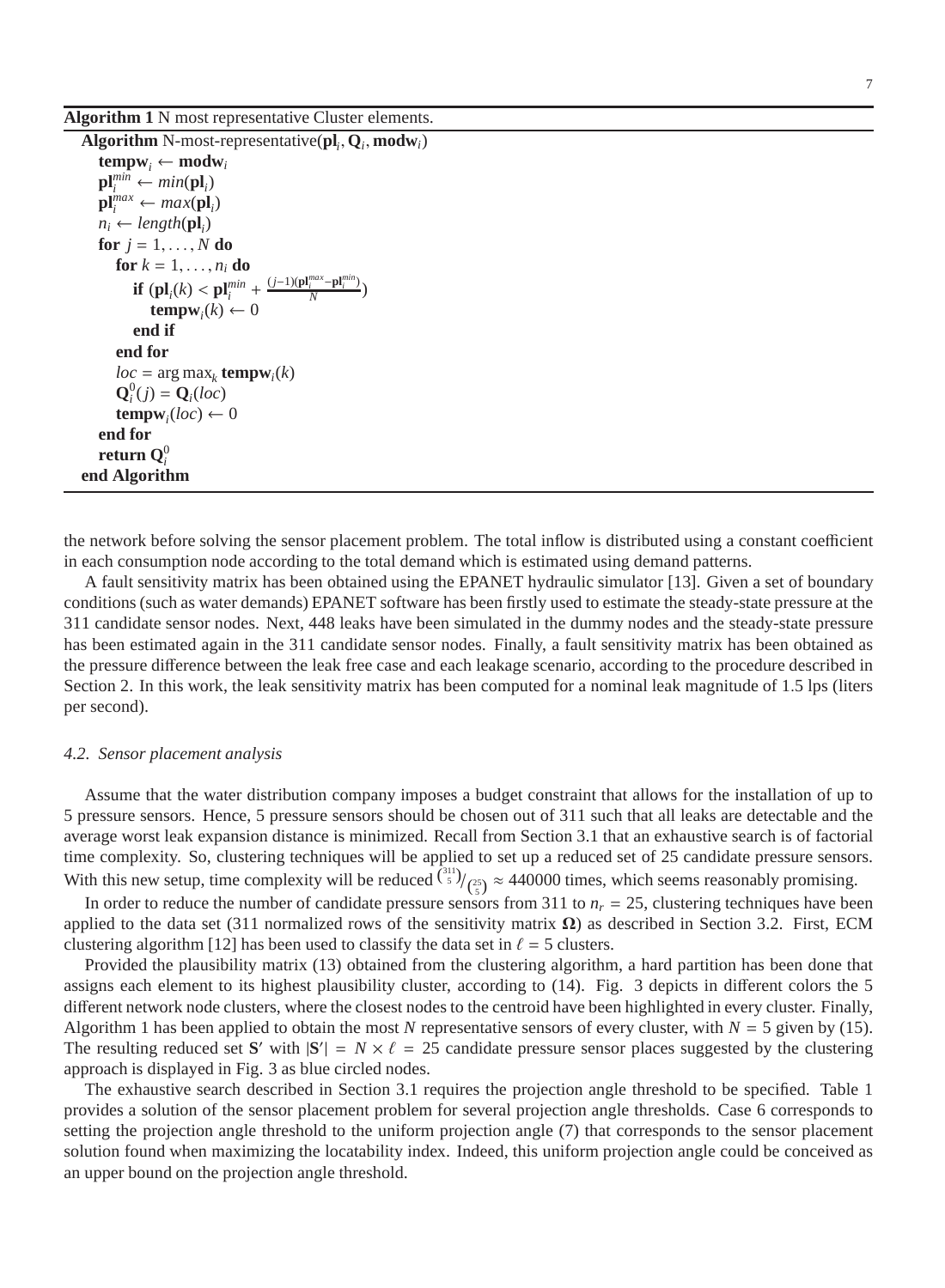

Fig. 1. Clustering results

Table 1. Sensor placement dependency on the projection angle threshold.

| Case                        | $\alpha_{th}$ | S                          | $\bar{R}^{\alpha_{th}}\left(\text{m}\right)$ | $n^{\alpha_{th}}$<br>(% ) |
|-----------------------------|---------------|----------------------------|----------------------------------------------|---------------------------|
|                             |               |                            |                                              |                           |
|                             | 10            | $\{3, 8, 67, 89, 207\}$    | 425.48                                       | 15.70                     |
| $\mathcal{D}_{\mathcal{L}}$ | 20            | $\{8, 67, 79, 207, 271\}$  | 586.27                                       | 31.39                     |
| 3                           | 30            | $\{8, 67, 79, 207, 271\}$  | 677.96                                       | 43.27                     |
| 4                           | 40            | $\{8, 67, 207, 249, 271\}$ | 763.55                                       | 52.29                     |
| 5                           | 50            | $\{8, 67, 183, 249, 271\}$ | 816.80                                       | 60.57                     |
| 6                           | 64.77         | $\{8, 10, 159, 207, 271\}$ | 931.79                                       | 69.97                     |

Remark that the greater the threshold, the greater the uncertainty in terms of leak expansion distance and number of correlated leak pairs. Probably the choice of this threshold should take into account implementation requirements of the leak location software module, as well as practical issues concerning the water utility maintenance procedures. On the one hand, the leak location software module will have to deal with sensor measurement noise and network modeling uncertainty. Therefore, the bigger the threshold, the better the performance of the leak location procedure.

On the other hand, the smaller the leak location result uncertainty, the better for the water utility maintenance department. Indeed, upon the occurrence of a leak, the leak location software module will provide a set of leak node candidates to the maintenance department, which then will undergo leak field-testing. Thus, the smaller the leak expansion distance the better, which involves, according to Table 1, specifying a smaller projection angle threshold. Therefore, a tradeoff exists between both criteria.

In order to find a good balanced solution, Figure 2 has been generated. It displays the average worst expansion distance that corresponds to every optimal sensor configuration solution in Table 1, evaluated for all α*th* ∈ {10, 20, 30, 40, 50, 64.77}.

As the optimal sensor configuration that corresponds to Case 4 seems to provide a balanced overall performance for all projection angle threshold values,  $S = \{8, 67, 207, 249, 271\}$  has been chosen as a solution to the sensor placement problem. The resulting set of 5 pressure sensors are displayed as red starred nodes in Figure 3. Installing these pressure sensors, all 448 leaks are detectable and the overall average worst leak expansion distance is minimal.

Table 2 provides a comparison between the solution found when minimizing the average worst leak expansion distance and the one found when maximizing the locatability index, according to (6).

As expected the new criteria provides smaller leak location uncertainty in terms of leak expansion distance and number of correlated leak pairs. The expected uniform projection angle decreases, though. But it still seems sufficiently high.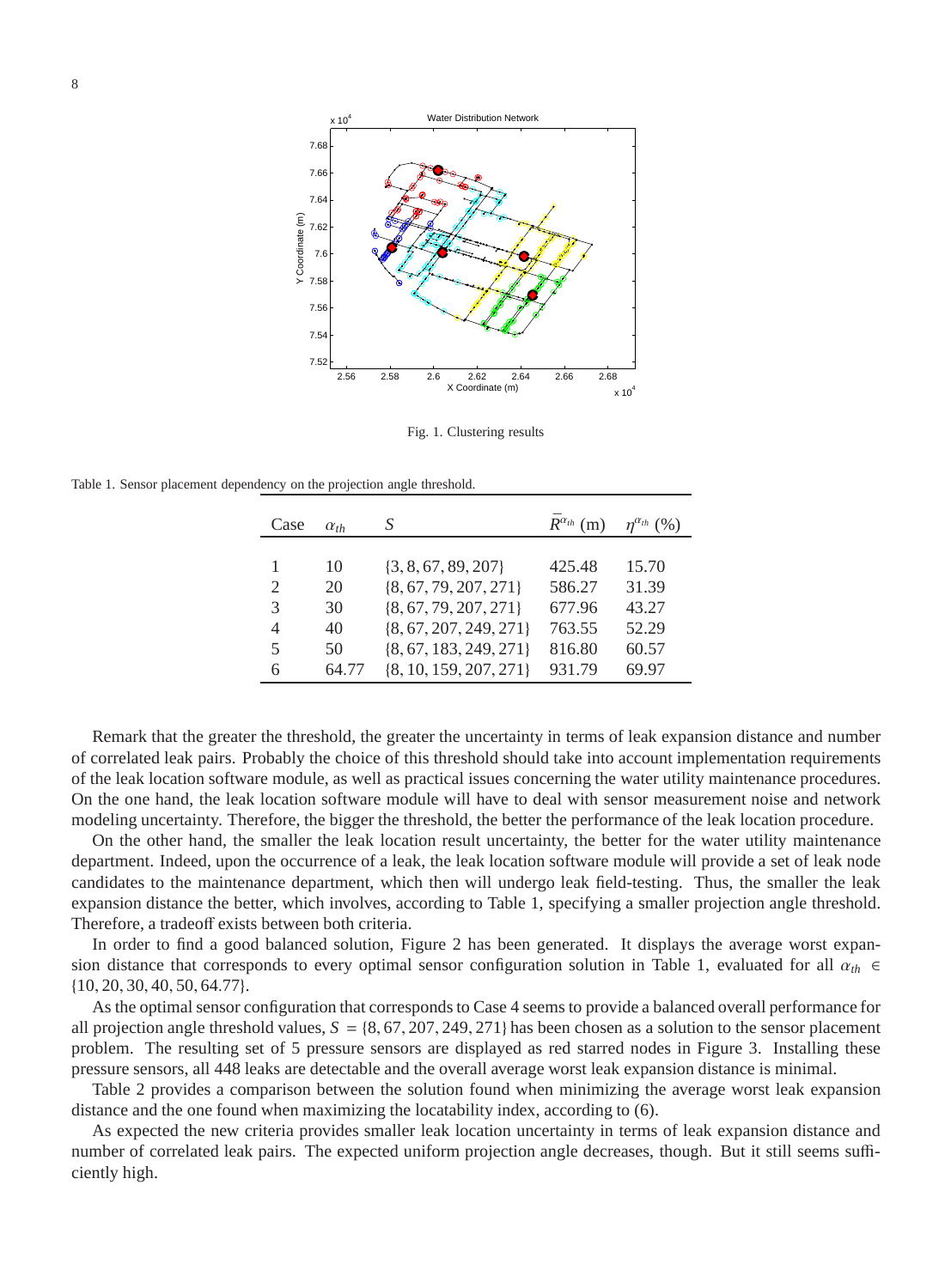

Fig. 2. Comparative average worst expansion distances for all cases.



Fig. 3. DMA network sensor placement results

# **5. Conclusions**

This work presents an optimal sensor placement strategy based on pressure sensitivity matrix analysis and an exhaustive search strategy that maximizes some diagnosis specifications for a water distribution network. The methodology has been combined with a clustering technique to reduce the size and the complexity of the sensor placement problem.

An average worst leak expansion distance has been proposed as a new leak location performance measure. This metric is later used to assess the leak location uncertainty provided by a sensor configuration. A comparison to an existent locatability index is also given. The new approach provides a smaller leak location uncertainty in terms of leak expansion distance and number of correlated leak pairs. The new performance measure depends on the choice of the projection angle threshold. Some guidelines are also provided to choose it accounting for software implementation requirements as well as water utility maintenance routines.